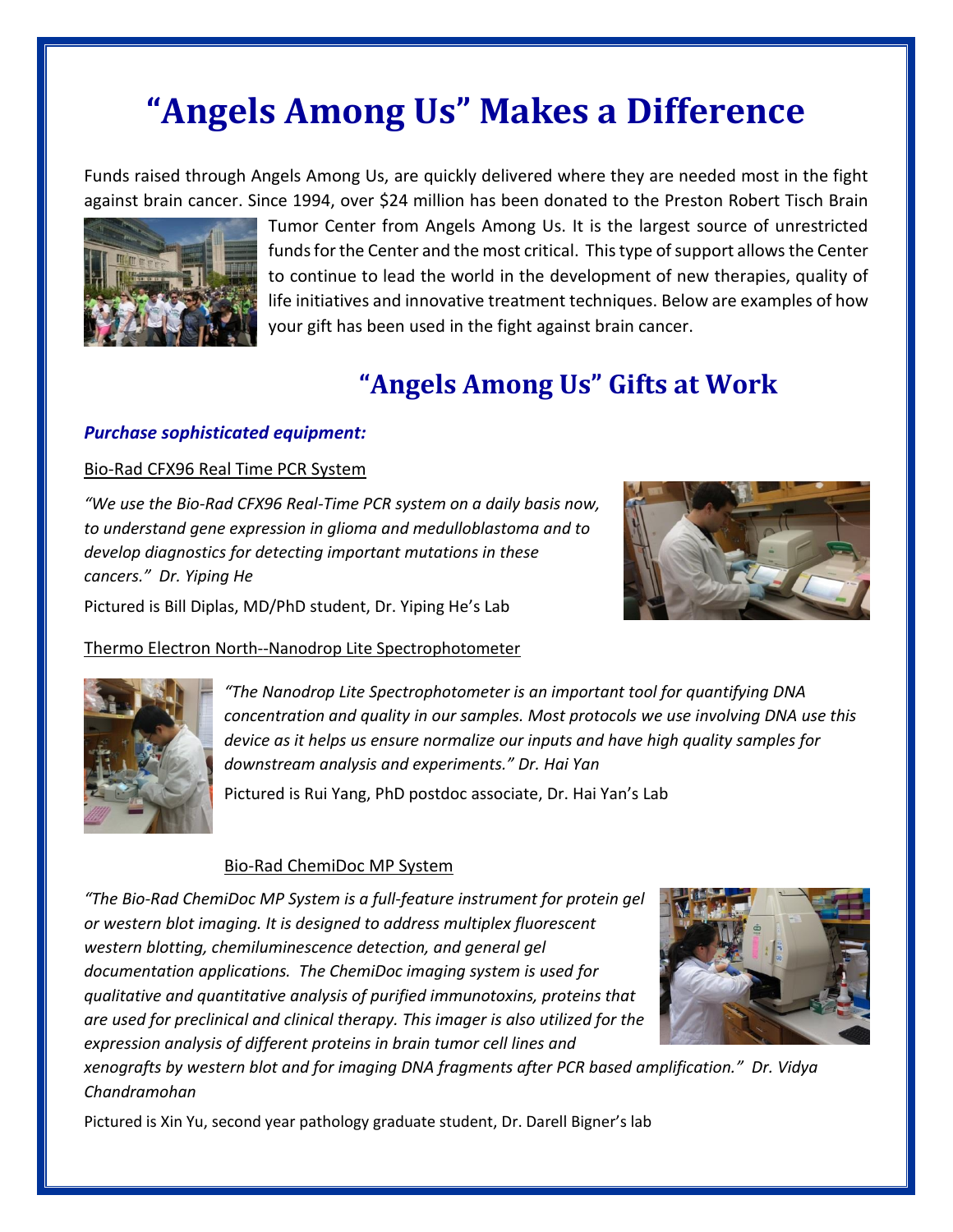#### *Support research efforts of high-level investigators:*

**Dr. Matthias Gromeier's lab** has developed a poliovirus vaccine that is showing great promise. His work was recently featured in People magazine.



The idea of targeting cancer with viruses has been around for at least 100 years. However, valid strategies of using 'oncolytic' (cancer-fighting) viruses emerged only recently. This is mostly due to technological advances in genetic engineering of viruses. To work against cancers in patients, oncolytic viruses must target cancer cells for infection and they must kill them. At the same time, they must be safe. Accomplishing this is very difficult scientifically and only very few viruses are suitable as cancer-fighting agents in the clinic. PVS-RIPO kills cancer cells, but not normal cells, because its ability to grow (and kill) depends on biochemical abnormalities only present in cancer cells.

Pictured is Dr. Gromeier in his lab with the Heracell CO2 Incubator purchased with Angels Among Us gifts.

**Dr. John Sampson's lab** has developed cell based and antibody based tumor immunotherapies. They have identified tumor associated antigens for dendritic cell vaccines. The lab is working on the ATTAC trial, in which patients with GBM were immunized with dendritic cells loaded with the *Cytomegalovirus* antigen pp65 where they observed that greater migration of the dendritic cells to the lymph nodes resulted in longer survival. They have examined the mechanism by



which they can increase the migration and the results are being published in Nature. Nearly all the data has been completed necessary for a new trial for low grade and secondary GBM that are positive for the IDH1 mutation. Work is also underway for the production of a clinical grade peptide to immunize patients with IDH1 positive tumors. Patients with GBM are known to be severely immunosuppressed, making it difficult to induce a tumor specific immune response. Preclinical work in the laboratory is focusing on overcoming this immunosuppression using checkpoint inhibitors in combination with various vaccine platforms. Pictured is Sandy Hillburn with Dr. Sampson's team as they celebrate her 100<sup>th</sup> vaccine.

#### *Recruit and retain high-level researchers:*



The recruitment of Dr. Hai Yan to the Duke Brain tumor research program has proven to be an invaluable asset. Dr. Yan's scientific accomplishments since arriving at Duke have centered on uncovering major genetic alterations occurring in glioma, including IDH1 and IDH2. His work has advanced in determining the unique biology driving tumors to develop in the brain. Dr. Yan's lab has uncovered mutations to a gene called TERT found in >80% of glioblastoma and oligodendrogliomas tumors. Further investigations determined that IDH1

and TERT promoter mutations can be used to precisely define glioma classification. Studies addressing these targets are already underway in developing clinical diagnostic methods and potential therapies.